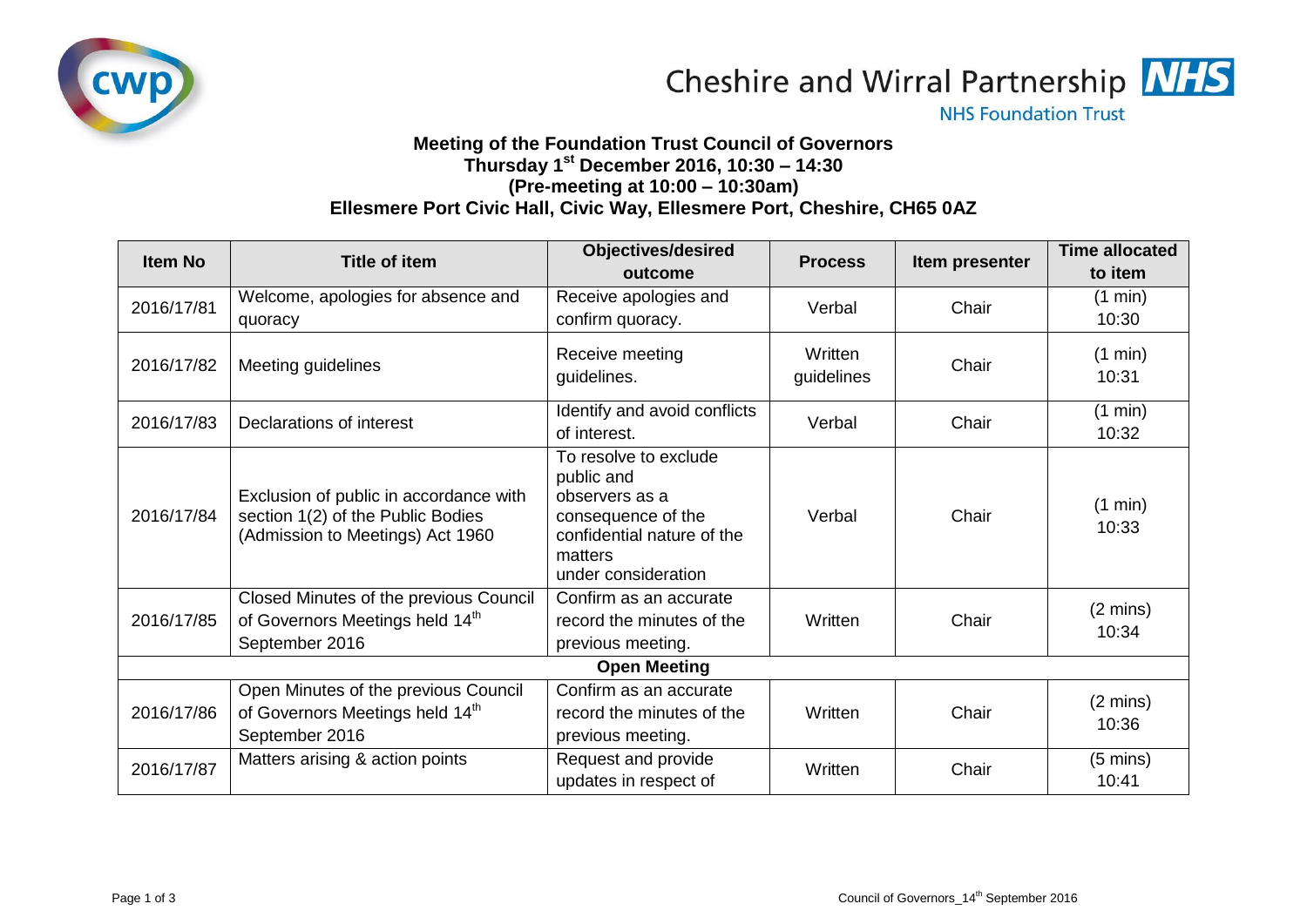

## Cheshire and Wirral Partnership MHS

| <b>Item No</b> | <b>Title of item</b>                                              | <b>Objectives/desired</b>  | <b>Process</b>           | NILIC <sub>E</sub><br>Item presenter | <b>Time allocated</b>        |
|----------------|-------------------------------------------------------------------|----------------------------|--------------------------|--------------------------------------|------------------------------|
|                |                                                                   | outcome                    |                          |                                      | to item                      |
|                |                                                                   | ongoing items not          |                          |                                      |                              |
|                |                                                                   | elsewhere on the agenda,   |                          |                                      |                              |
|                |                                                                   | to ensure progress.        |                          |                                      |                              |
| 2016/17/88     | Business Cycle 2016/17                                            | To note the Council of     | Written                  | Chair                                | $(2 \text{ mins})$           |
|                |                                                                   | Governors work plan for    |                          |                                      | 10:43                        |
|                |                                                                   | 2016/17                    |                          |                                      |                              |
| 2016/17/89     | Chair's announcements                                             | Announce items of          | Verbal                   | Chair                                | $(15 \text{ mins})$          |
|                |                                                                   | significance not elsewhere |                          |                                      | 10:45                        |
|                |                                                                   | on the agenda.             |                          |                                      |                              |
|                | Lead Governor's announcements                                     | Lead Governor to update    | Verbal                   | <b>Lead Governor</b>                 | $(5 \text{ mins})$           |
| 2016/17/90     |                                                                   | Governors on key issues.   |                          |                                      | 11:00                        |
|                |                                                                   |                            |                          |                                      |                              |
| 2016/17/91     | <b>Chief Executive's announcements</b>                            | Announce items of          | Verbal                   | <b>Chief Executive</b>               | $(5 \text{ mins})$           |
|                |                                                                   | significance not elsewhere |                          |                                      | 11:05                        |
|                |                                                                   | on the agenda.             |                          |                                      |                              |
|                | <b>Chair's Objectives</b>                                         | Review and note Chair's    | Written                  | Senior                               | $(10 \text{ mins})$<br>11:10 |
| 2016/17/92     |                                                                   | Objectives                 |                          | Independent                          |                              |
|                |                                                                   |                            |                          | <b>Director</b>                      |                              |
| 2016/17/93     | Appointment of Non-Executive<br><b>Directors</b>                  | Update to be provided on   | Verbal                   | Chair                                | $(15 \text{ mins})$<br>11:20 |
|                |                                                                   | the recruitment process of |                          |                                      |                              |
|                |                                                                   | the Non-Executive Director |                          |                                      |                              |
|                |                                                                   | posts                      |                          |                                      |                              |
| 2016/17/94     | East Cheshire Service Redesign<br>Consultation                    | Update on the East         | Written/<br>Verbal       | Director of                          | $(15 \text{ mins})$          |
|                |                                                                   | <b>Cheshire Service</b>    |                          | Operations                           | 11:35                        |
|                |                                                                   | Redesign consultation      |                          |                                      |                              |
| 2016/17/95     | <b>Council of Governors Sub-</b><br>committee/Group minutes/notes | To review and approve the  | Written<br>Minutes/Notes | Governor Sub-<br>Committee<br>Chairs | $(5 \text{ mins})$           |
|                |                                                                   | final minutes of the       |                          |                                      | 11:50                        |
|                |                                                                   | previous sub group         |                          |                                      |                              |